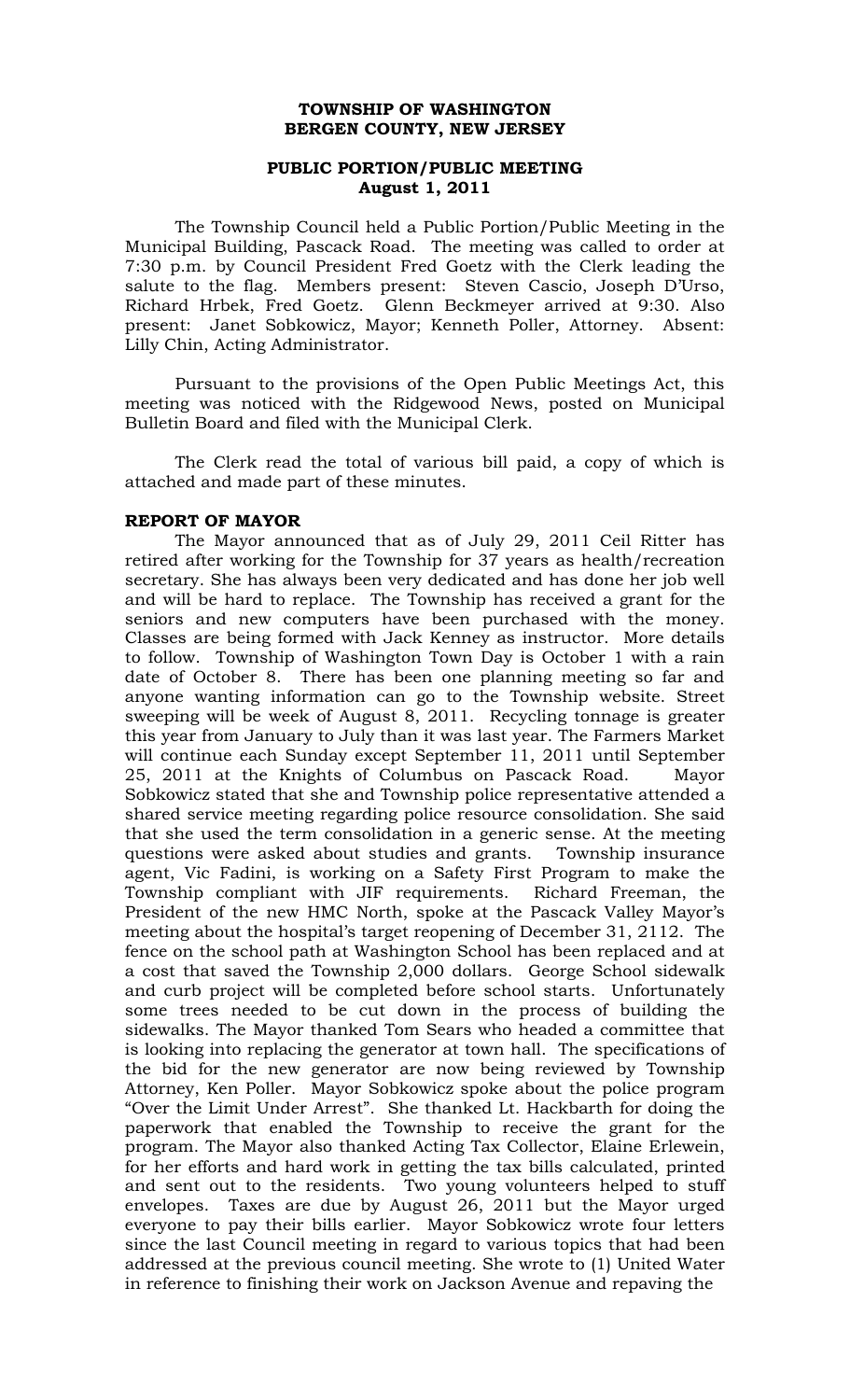Page 2 August 1, 2011

road as promised, (2) Woodcliff Mayor and Council in regards to opening GSP exit 171, (3) Executive Director of the Turnpike Authority regarding their reconstruction plan for GSP exit 168 and (4) Governor Christy, requesting he stop the Turnpike Authority from carrying out the reconstruction plan.

# **REPORT OF COUNCIL**

**Mr. Hrbek** - Mr. Hrbek thanked Ceil Ritter for her passion and devotion to the Township over the last 37 years.

**Mr. D'Urso** - Mr. D'Urso said that he and Mrs. Ritter worked closely on the Township basketball program. He thanked her for all the things she has done for the Township and stated that she will be missed. He said that he wrote a letter to the Mayor and Council of Woodcliff Lake regarding the opening of exit 171 to right turns. He said that he will join Park Ridge Councilman Steve Hopper who is going to lobby for opening the exit at the WCL Take Back the Night. He said that he hopes that Mayor Sobkowicz hears back from the Turnpike Authority and that they will hold off on their plans to reconstruct GSP exit 168. Mr. D'Urso said that he wrote a letter to United Water asking them to expedite their work on Jackson Avenue and repaving of that street. He spoke about a speeding problem occurring in the area of George School. He stated that the maintenance issue on the VFW property needs to be addressed. Mayor Sobkowicz stated that a walk through was done last week and a punch list of items that need to be fixed are being worked on.

**Dr. Cascio** - Dr. Cascio said that Mrs. Ritter will be much missed. Mrs. Ritter and her husband were instrumental in starting many programs in the Township. He said that the ongoing shared police services meeting he attended with the Mayor and Captain Hooper is in talking stages only. A study must be performed and our police department will be involved as more information is gathered.

**Mr. Goetz** - Mr. Goetz thanked Ceil Ritter for her many years of service to the Township.

### **APPROVAL OF MINUTES**

A motion was made by Dr. Cascio, seconded by Mr. D'Urso to approve the minutes for the public and conference sessions of June 27, 2011.

Ayes: Councilpersons Cascio, D'Urso, Hrbek, Goetz Nays: None

### **PUBLIC PORTION**

A motion was made by Dr. Cascio, seconded by Mr. Hrbek to open the public discussion.

Ayes: Councilpersons Cascio, D'Urso, Hrbek, Goetz Nays: None

**Lt. Hackbarth, Twp. of Washington Police Department** - Lt. Hackbarth stated that the department is concerned over the continued employment of the three new police officers. Mr. Goetz stated that the situation will be discussed in closed session. Council agreed to allow Lt. Hackbarth and additional members of the police department to attend the closed session meeting regarding the issue.

**Rosa D'Ambra 423 Colonial Boulevard** - Mrs. D'Ambra asked if the Council and Mayor were going to begin discussions about the administrator's position. She said that she would like them to begin discussing the issue in advance of the acting administrator's agreement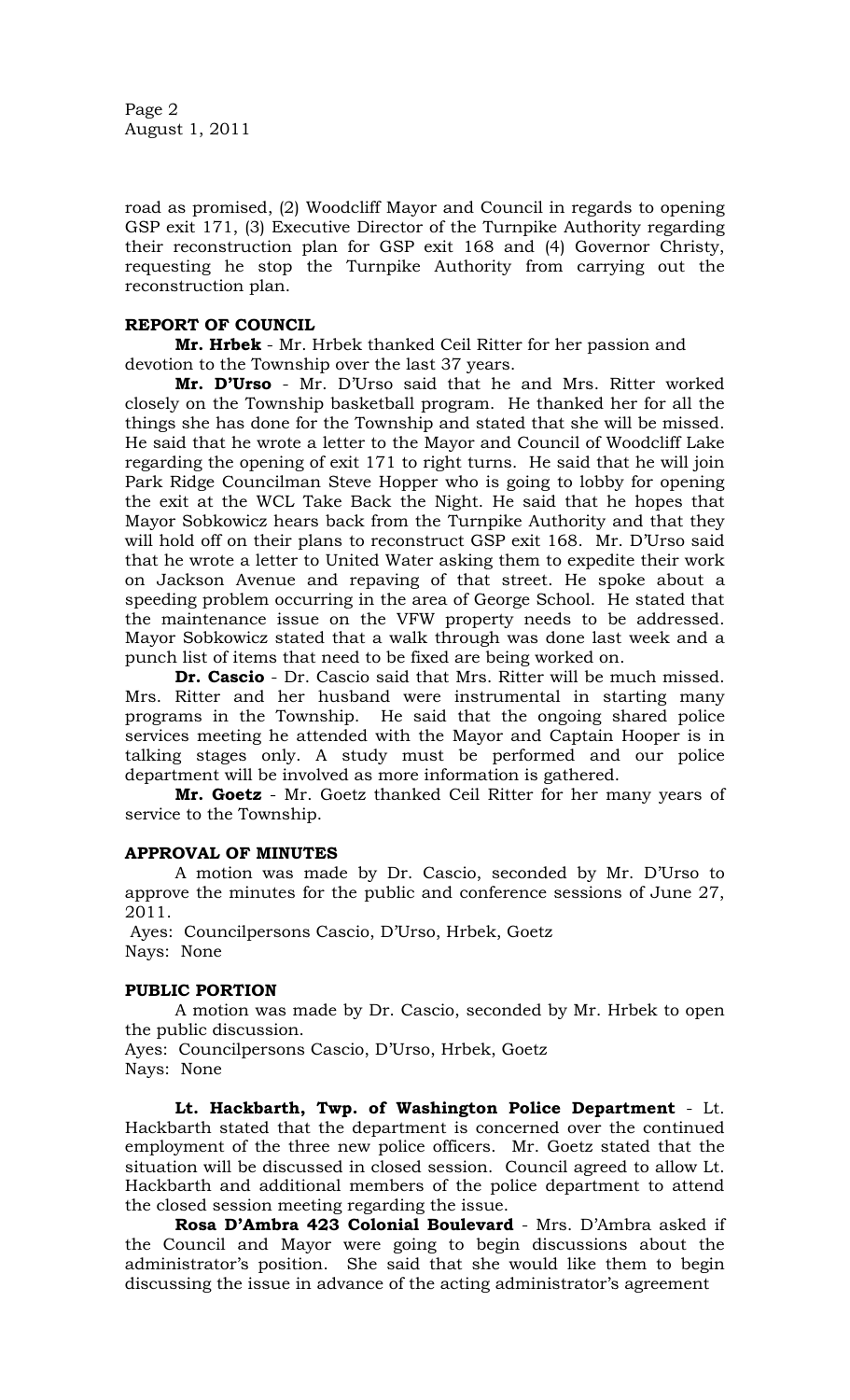Page 3 August 1, 2011

that is soon to expire. She said that she would like a resolution to the issue without negative press in the newspapers. She stated that a house divided will fall.

**Les Eslinger, 18 Viola Terrace** - Mr. Eslinger said that he moved into town recently. He will be looking at the cell tower from his property if it is built at the location next to town hall. He said the construction of the tower and its maintenance is going to be a large undertaking. Mr. Goetz stated that all tests have been done for the site where the police tower is now located. He explained the history of the public meetings, the planning process and bidding that the town went through. Other locations have been considered and are still being considered. Mr. Eslinger stated that he thinks that many people will suffer the negative repercussions of heavy construction when the tower is erected.

**Roselyn Rauch, 284 Wilson Avenue** - Dr. Rauch said that she lives at the end of Wilson Avenue near Hudson Avenue and has lived in the Township for almost 40 years. She does not want the cell tower at the end of Hudson Avenue. She is concerned about safety as well as for negative aesthetic reasons.

**Norman Rauch, 284 Wilson Avenue** - Mr. Rauch stated that he thinks the cell tower should be erected at the shopping center since that is where there is poor reception. He stated that if the tower is not acceptable in the municipal location than it should not be acceptable at the end of Hudson Avenue.

**Raymond Benroth, 838 Crest Place** - Mr. Benroth stated that the handicapped parking spaces at town hall are very poorly marked. Mr. Goetz said that he agrees and without better signage the police can not issue tickets. Mr. Benroth asked if the cell tower will be put up in his lifetime and that the meetings have gone on too long.

**John Tekirian, 273 Colonial Boulevard** - Mr. Tekirian said that Colonial Boulevard has only one speed limit sign between Washington Avenue and Hillsdale Avenue. There are many cars that speed. He stated that he is against the proposed commercial development on the corner of Pascack Road and Washington Avenue. He said that traffic will be increased and that residents should be able to vote on the issue. Mr. Goetz stated that the property is private and can not be put on a referendum.

**Mitchell Rosenthal, 270 Hoover Avenue** - Mr. Rosenthal thanked the Mayor for meeting with him recently and allowing him to present his suggestions and plans. He said that he left copies of the plans for his suggestions with the Mayor. He said that, if the cell tower has to go up in the Township, he suggests that it could be best hidden by trees on the north side of the municipal building. He stated that building a CVS is ridiculous while the shopping center is half empty. He spoke about his plan for the intersection of Washington Avenue and Pascack Road which included making two parking lots, a bus stop and townhouses on the site. He suggested that the Ambulance Corp. be moved to the firehouse property which would increase space for the DPW. He asked why the town ordinance states a cell tower can not be over 100 feet and a 120 foot tower is being erected. Mr. Poller stated that the ordinance can be changed. Mr. D'Urso said that he is against the cell tower but understands that it is going to be erected. He stated that he had offered alternate ideas. He spoke about other sites and stated his frustration over the issue. Mr. Rosenthal reviewed his plan for putting the tower on the north side of the municipal building.

**David Snyde, 91 Windsor Circle** - Mr. Snyde said that there are many people in the area who do not have cell phone service. There is a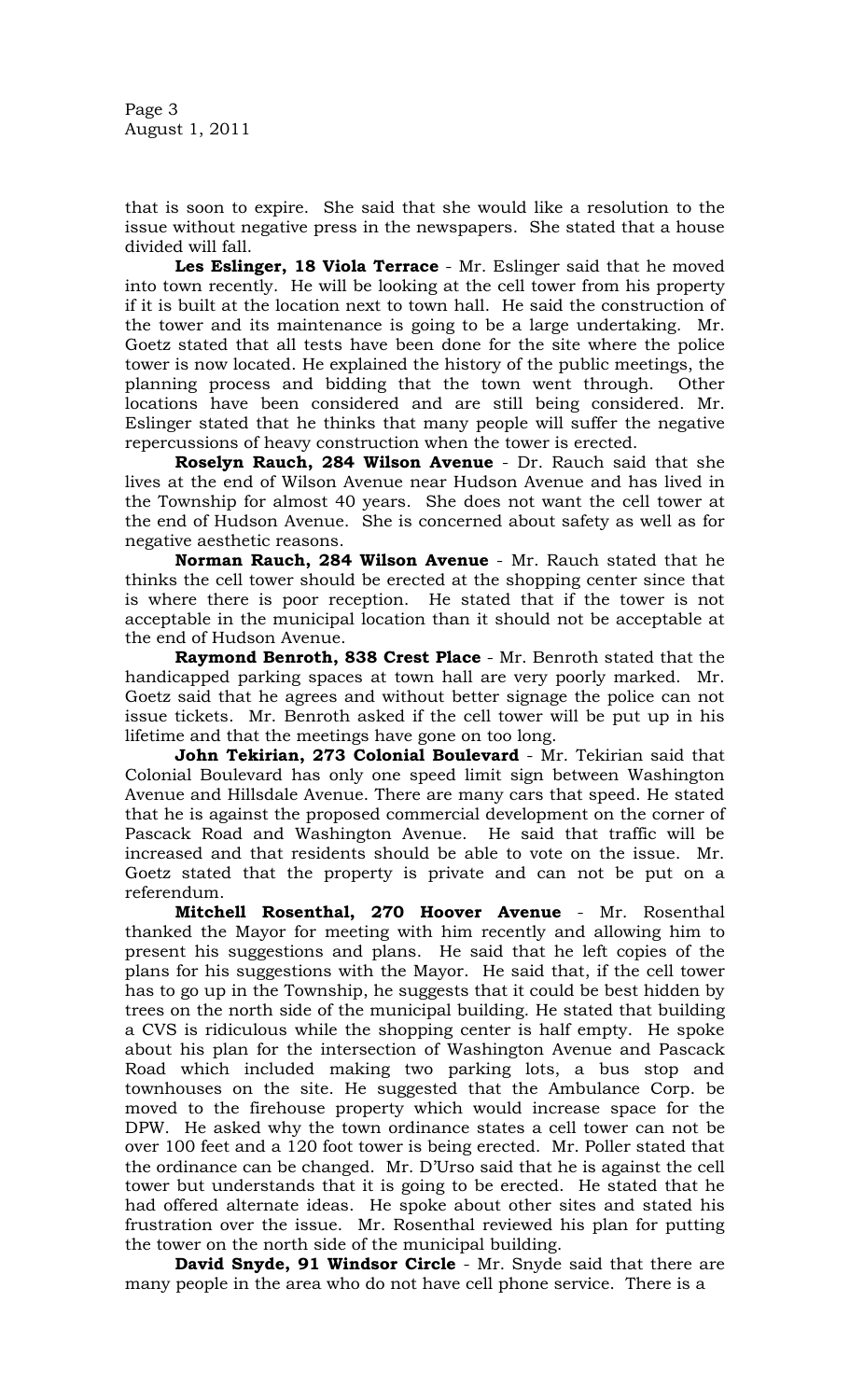need for the cell tower and wants the Township to go forward with the project. Mr. Snyde said that residents should attend the Woodcliff Lake Council meeting on August 19, 2011 and the Night Out event on August 2, 2011 to speak out against the no right turn issue at exit 171. Mr. Snyde stated that the decorum of the elected officials is negative. He asked that everyone work together. He said that he would like to have all three newly hired policemen remain on the Township police force. He said that townhouses will not be work on the corner property of Washington Avenue and Pascack Roads due to the high price of the property versus market value of townhouses. He spoke about painting pedestrian lines on certain roads in the Township for the sake of safety.

**Elizabeth Leahy, 275 Wilson Avenue** - Mrs. Leahy said that she lives behind the alternate cell tower site on Hudson Avenue. She stated that she will lose a great amount of value on her house if the cell tower is built and asked Council to please not build the tower behind her home.

**Robert Bruno, 697 Hillcrest Road** - Mr. Bruno said that the new fencing along the school path looks fantastic. He spoke about the grading that was done without permits or soil testing on the property behind the houses on the corner of Pascack Road and Washington Avenue. Mayor Sobkowicz said that it is not clear if the stream is under the DEP's control. Although soil testing has now been done and the Township is waiting for results, soil testing is not in any town ordinances. Several summonses were issued for the grading and the trees. Mr. Bruno said that the intersection is dangerous for pedestrians due to cars speeding.

**Kay McGrath, 778 Clinton Avenue** - Mrs. McGrath stated that the traffic is heavy every day in her neighborhood and if the Zoning Board of Adjustment allows commercial buildings at the intersection of Pascack Road and Washington Avenue it will get worse.

**Gerald Brown, 529 Jackson Avenue** - Mr. Brown said that Jackson Avenue is getting worse every year and a letter to United Water is not enough. He asked if there is money in the budget to repave the road. Mayor Sobkowicz said that there are options for repaving Jackson Avenue. It is on a list she is compiling for the possible road paving consortium. She stated that she is asking United Water to finish their work and repave the road. Mr. Brown said something must be done. Cars go down the road on the wrong side to avoid potholes. Mr. Brown asked about the soil moving at Season's. Mr. Poller stated that there were permits issued but it is being looked into whether more fill was brought in than allowed. Fines have been issued for this matter as well as others. Mr. Brown said that it was his photos and complaints that got the Zoning Officer to investigate. He said that the Township officials should not use Season's for their functions until everything is resolved.

**Alfred Gillio, 746 Wayne Place** - Mr. Gillio asked if there is a plan for drop off and pick up at Washington School. Mr. Goetz said that he is meeting with Dr. Zoeller this week.

**Debra Quinn, 816 Manhattan Avenue** - Mrs. Quinn stated that the Township needs to keep the three new police officers. She said that people speed down Manhattan Avenue. She said that the shopping center is losing businesses and it is embarrassing. She stated that she gets cell service from her home and at the shopping center. She is opposed to the location and suggested alternate places. Mr. Goetz agreed that the shopping center needs tenants and wishes the town had any control over it. Mr. D'Urso spoke about the shopping center and the lack of tenants. Mr. Snyde stated that he spoke to the owner of the shopping center recently and tried to talk to her about adjusting the rent rates.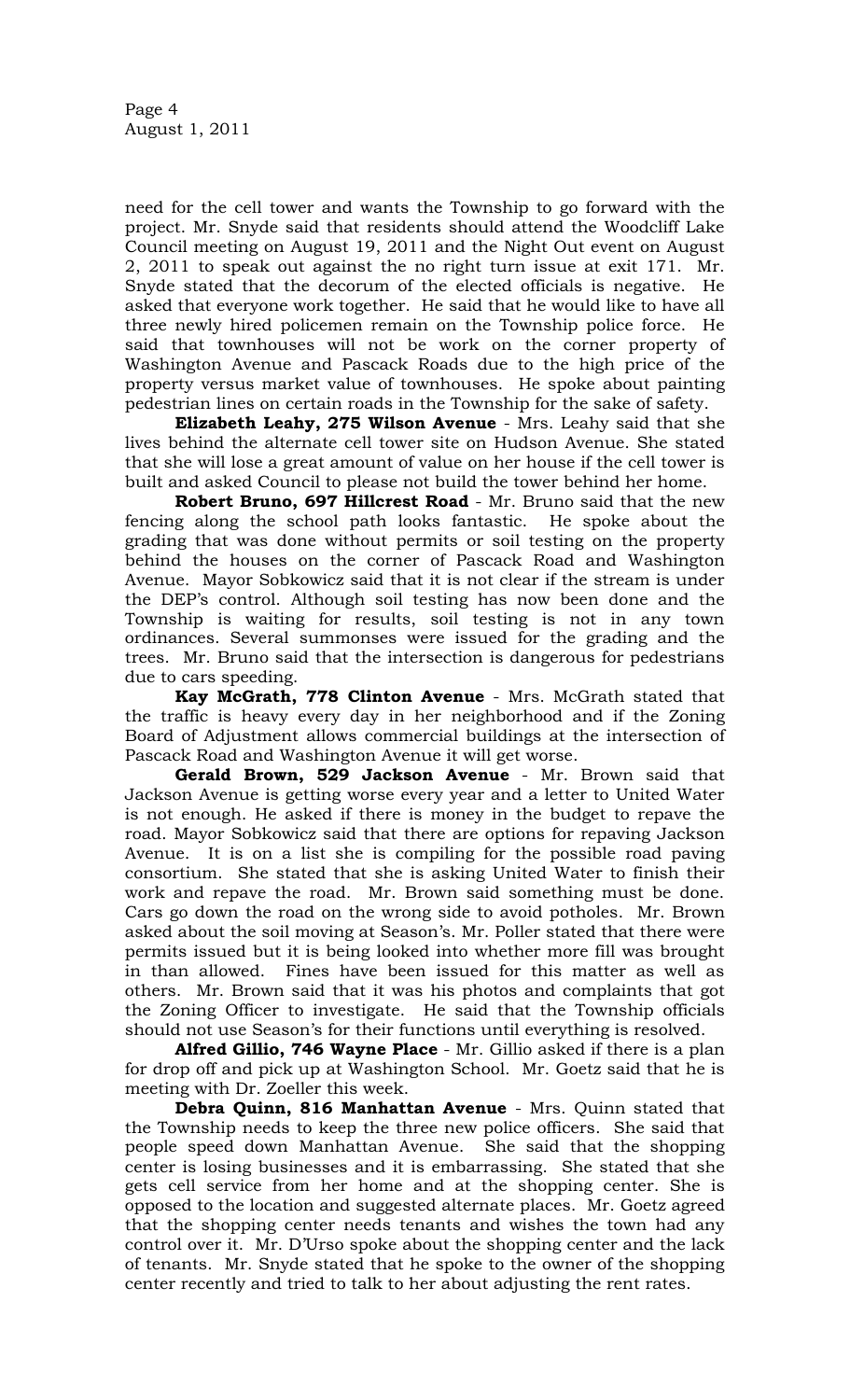Page 5 August 1, 2011

**Michael Ullman, 2 Clark Avenue** - Mr. Ullman asked about the salary increases that were recently approved and discussed two meetings ago. He had filed an OPRA request for all recent personnel action forms and received only two of them. Mr. Ullman asked what policy is on personnel action forms regarding salary ordinances. Mrs. Do said that a person gets a personnel action form when they are hired. A personnel action form is issued when a person takes a new position. Mrs. Do said that a personnel action form stays with a person until they retire. Mayor Sobkowicz explained how the salary is increased when the salary ordinances go into effect. The Mayor stated that the salary adjustments are still being worked on. A discussion ensued between the Mayor and Mrs. Do about the protocol of the salary increase process. Mr. Ullman said that it seems like this government does not follow strict procedure. He asked when the salaries are going to change for the employees and was told as soon as calculations can be completed. Mr. D'Urso stated that the salary ordinance went into effect in March 2011. He stated that it is his understanding that the salary ordinance takes effect when it is voted on and approved by Council. Mrs. Do said that a change in an annual salary ordinance can not take effect until a new written directive is given to the Finance Officer by the Mayor. The Acting Administrator's salary was used as an example. The salary did not change until July 31, 2011. Mr. D'Urso questioned the procedure policies. Mr. Ullman asked a permanent bonding question about ordinance 06-7 which was the purchase of a SUV. He stated that he does not think that a purchase of this nature should be part of the permanent bond. Mayor Sobkowicz said that the administration is paying for things at this time without bonding as much as possible. Mr. Ullman spoke about the township financial surplus and questioned not using surplus for certain things. The auditor will be coming in September and the topic will be

**Suat Abasi, 772 Pine Lake Drive** - Mr. Abasi stated that he does not want a cell tower next to his home. He said that his T-Mobile service is working well.

There being no other questions or comments, a motion was made by Mr. Hrbek, seconded by Dr. Cascio to close the public portion of the meeting.

Ayes: Councilmen Beckmeyer, Cascio, D'Urso, Hrbek, Goetz. Nays: None.

### **ORDINANCE 11-14**

 Mr. Hrbek asked Mayor Sobkowicz for her decision on giving the Deputy Clerk extra time in the Clerk's office without making the position full time. Mayor and Council discussed several options including hiring a new zoning and planning board secretary and health benefit program eligibility. Mr. D'Urso suggested a compromise of 23 and one half hours for the Deputy Clerk's position. Mr. Goetz stated that he wanted to introduce the ordinance. Blue vouchers were explained. A compromise was reached for the Deputy Clerk to work 23 hours per week in the Clerk's office. The administration will advertise for a new planning and zoning board secretary. A motion was made by Mr. D'Urso, seconded by Mr. Beckmeyer to table ordinance 11-14.

Ayes: Councilmen Beckmeyer, Goetz, Hrbek, D'Urso. Nays: Councilman Cascio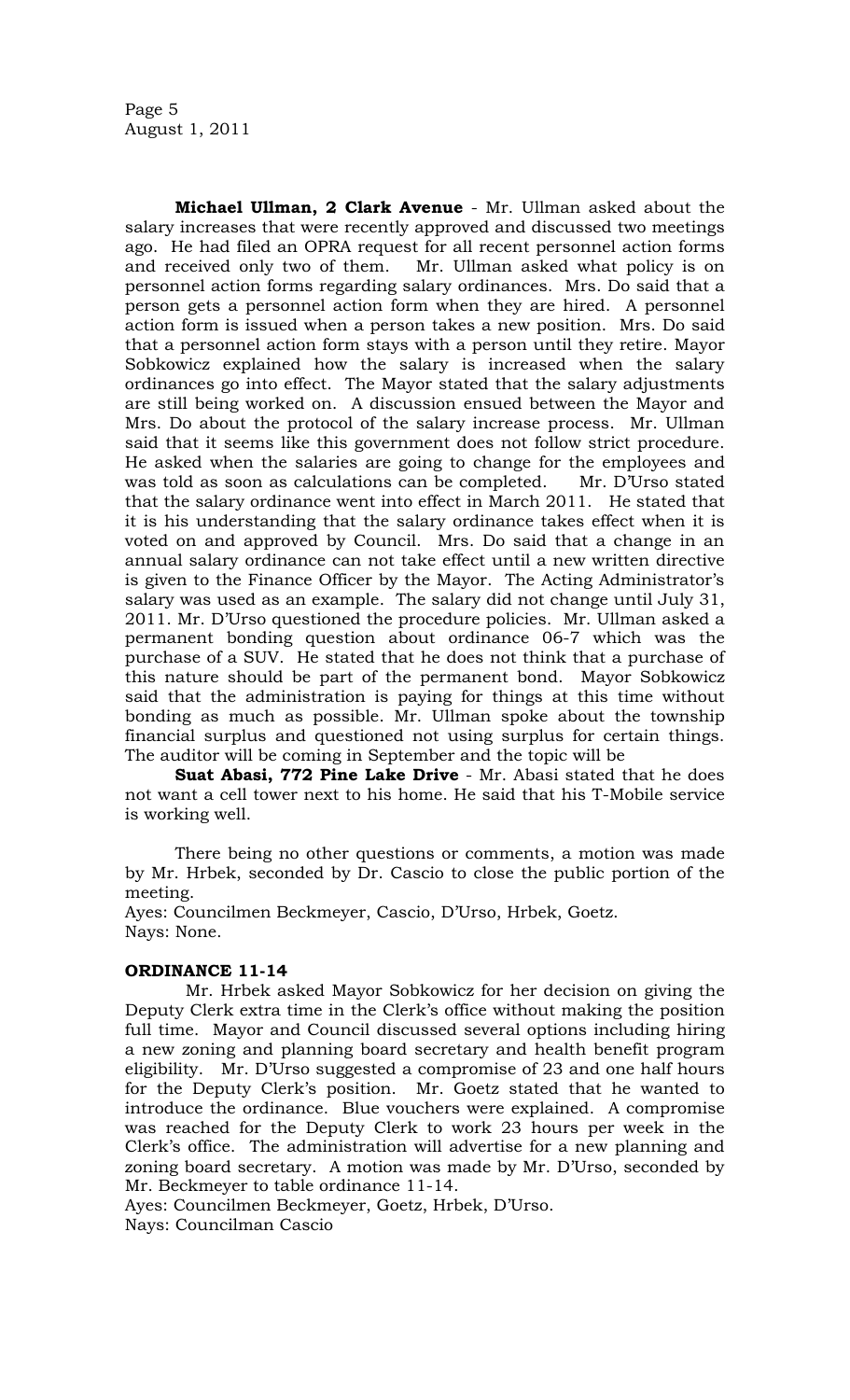Page 6 August 1, 2011

#### **CONSENT AGENDA**

The following resolutions were part of the Consent Agenda and were made available to the Governing Body and the Public prior to the meeting.

The Consent Agenda was presented and adopted on a motion by Dr. Cascio, seconded by Mr. D'Urso.

Ayes: Councilpersons Beckmeyer, Cascio, D'Urso, Hrbek, Goetz. Nays: None

WHEREAS, Richard and Laura Merkle posted engineering and soil movement escrow on premises known as Block 4501.01, Lot 6, 96 Honeysuckle Drive; and

WHEREAS, the Construction Code Official has issued approval dated March 5, 2007, C.O. No. 06-171; and

WHEREAS, there are no outstanding invoices due the Township Engineer as per his litter dated July 20, 2011.

NOW, THEREFORE, BE IT RESOLVED, that the Township Treasurer of the Township of Washingt9on is authorized to refund the balance of the escrow money in the amount of \$69.00 to the above.

WHEREAS, Kurt and Claire Van Saders posted engineering and soil movement escrow on premises known as Block 2312, Lot 33, 442 Coolidge Avenue; and

WHEREAS, the Construction Code Official has issued approval dated July 25, 2011, C.A. No. 10-194; and

WHEREAS, there are no outstanding invoices due the Township Engineer as per his litter dated July 20, 2011.

NOW, THEREFORE, BE IT RESOLVED, that the Township Treasurer of the Township of Washingt9on is authorized to refund the balance of the escrow money in the amount of \$70.00 to the above.

WHEREAS, the federal government in 1996 signed into law the Single Audit Act Amendments of 1996 requiring submission of a corrective action plan for findings and recommendations in the annual audit report; and

WHEREAS, the corrective action plan for 2010 has been submitted to the Mayor and Township Council; and

WHEREAS, the Mayor and Township Council have received and accepted the plans and they are on file in the Township Clerk's office.

NOW, THEREFORE, BE IT RESOLVED, BY THE Township Council of the Township of Washington that the plans along with a copy of this resolution be forwarded to the Division of Local Government Services of the Department of Community Affairs.

WHEREAS, the Township of Washington Police Department has applied for the Driving While Intoxicated enforcement "Over The Limit Under Arrest 2011 Statewide Crackdown" Highway Safety Grant from the New Jersey Division of Highway Traffic Safety; and

WHEREAS, the State has awarded a grant to the Township of Washington in the amount of \$4,400.00; and

WHEREAS, the grant (\$4,400.00) will pay for Police Officers to work overtime to enforce laws effecting the safety and welfare of the residents and streets of the Township of Washington and to educate and encourage the public to refrain from driving while intoxicated;